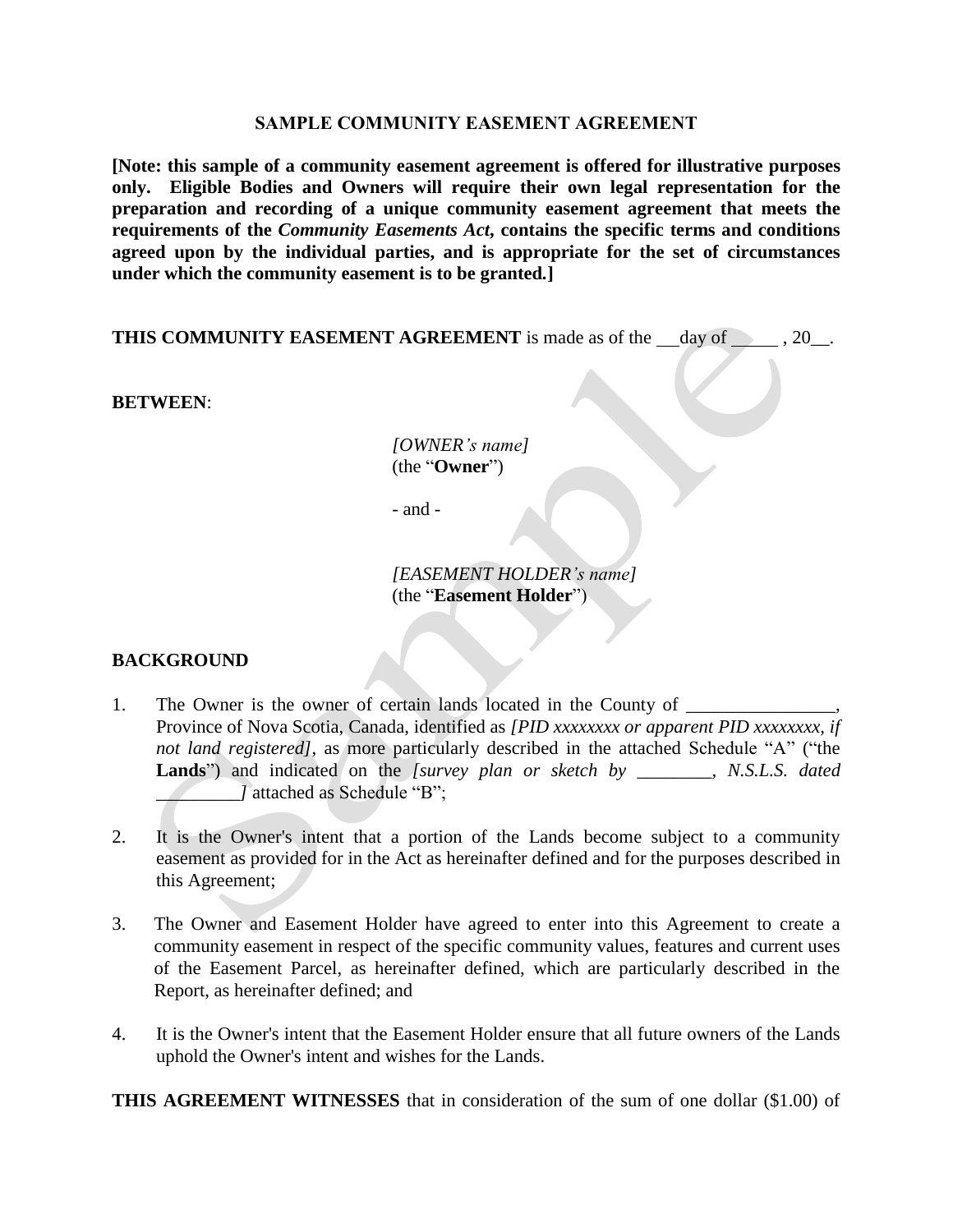lawful money of Canada, the receipt and sufficiency of which is hereby acknowledged, and of the covenants and agreements herein contained, the parties covenant and agree as hereinafter set out.

### **ARTICLE I** - **DEFINITIONS**

- 1.1 Unless the context otherwise requires, in this Agreement the following words and phrases will have the following meanings:
	- a) "**Act**" means the *Community Easements Act,* S.N.S. 2012, c.2 as amended from time to time, and any statute that may be enacted to modify or replace the same;
	- b) "**Agreed Practices**" means the permitted, restricted and prohibited activities on the Easement Parcel as set out in the attached Schedule "E";
	- c) "**Agreement**" or "**this Agreement**" means this Community Easement Agreement, and the schedules attached hereto that form part of this Agreement, as of the date hereof and as amended from time to time:
	- d) "**Easement Parcel"** means the portion of the Lands that lies within the area outlined in bold and shown as the "Community Easement" on the *[plan, sketch or drawing*] attached as Schedule "C", and as more particularly described in the attached Schedule "D";
	- e) "**Eligible Body**" means an Eligible Body designated pursuant to subsection 8(1) of the Act;
	- f) "**Report**" means the Baseline Documentation Report dated \_\_\_\_\_\_\_\_\_\_\_\_\_\_\_\_\_\_\_\_\_ and attached as Schedule "F" that includes a statement describing the community values, features and current use of the Easement Parcel including the natural, scenic, open space, archaeological, paleontological, historic, cultural, agricultural, working forest, wetland or other value of the Easement Parcel;
	- g) "**Term"** means the term set out in Paragraph 4.1 of this Agreement.

### **ARTICLE 2 - PURPOSE AND INTENT**

- 2.1 The purpose of this Agreement, consistent with the Owner's intent and subsection 4(2) of the Act, is to protect the values, features and current uses of the Easement Parcel, through: *[select the appropriate purpose or purposes from the list below]*
	- a) conserving or restoring the natural, scenic or open space values of the land;
	- b) protecting, restoring or enhancing archaeological, paleontological, historic or cultural values of the land;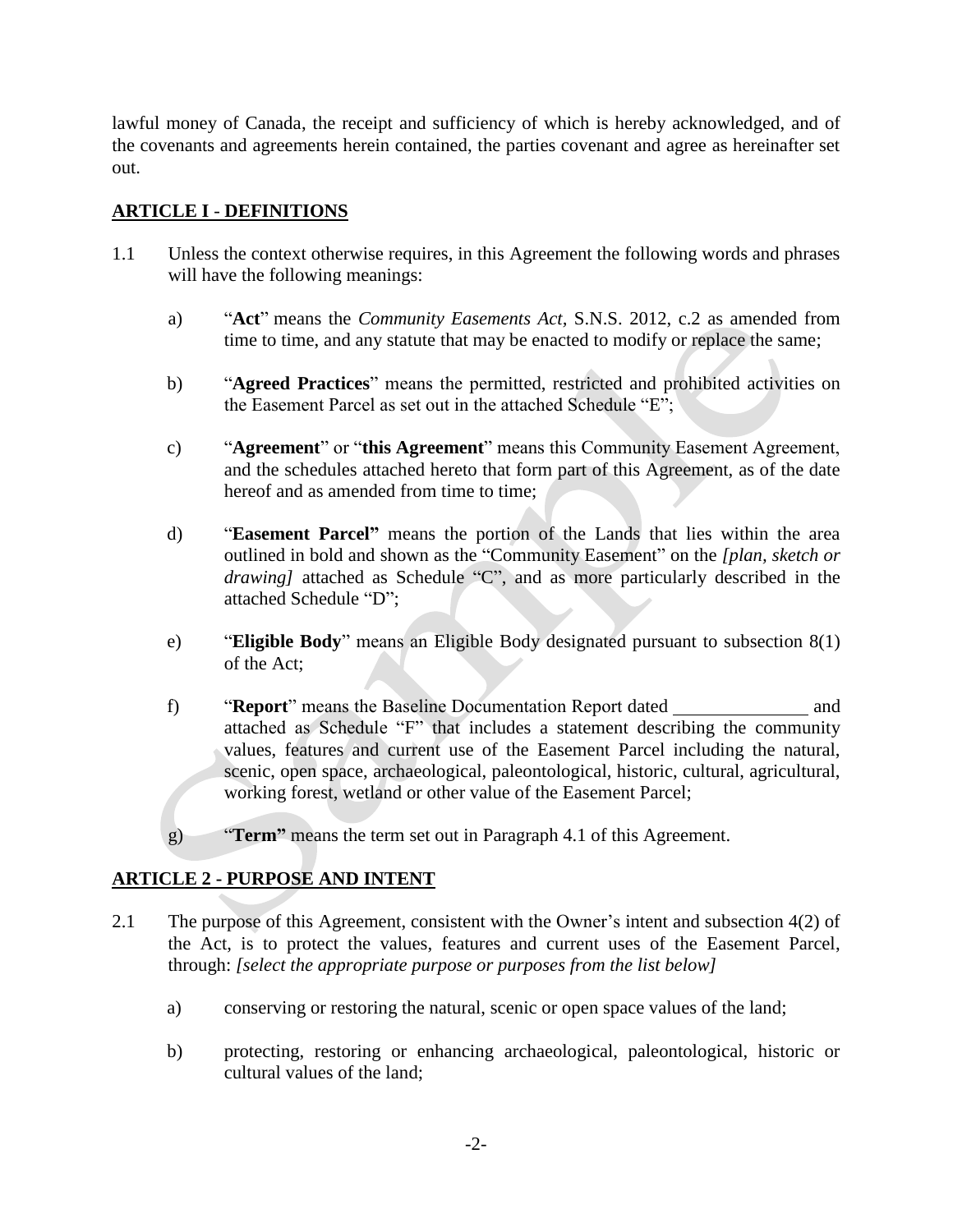- c) conserving, preserving or protecting agricultural land;
- d) conserving, preserving or protecting the working-forest land;
- e) conserving the land comprised of restored or enhanced wetlands including wetlands created for the purpose of compensation;
- f) encouraging the sustainable and responsible use of the lands; or
- g) preserving, conserving, enhancing or restoring the land by *[list purpose that meets one of the purposes prescribed in the regulation, if any]*.
- 2.2 This Agreement is intended, among other things, to confine the use of the Easement Parcel to activities that are consistent with the purposes of this Agreement, and to prohibit any use of the Easement Parcel that may impair, interfere with, damage, or destroy the community values, features and current uses of the Easement Parcel as outlined in the Report.

### **ARTICLE 3 – GENERAL REPRESENTATIONS AND WARRANTIES**

- 3.1 The Owner represents and warrants that the Owner is the sole legal and beneficial owner of the Lands with good and marketable title in fee simple thereto.
- 3.2 The Easement Holder represents and warrants that it is an Eligible Body and that it has the right to enter into this Agreement by virtue of being: [*Choose one of the following:*
	- a) Her Majesty in right of the Province or any agency of Her Majesty in right of the Province;
	- b) Her Majesty in right of Canada or any agency of Her Majesty in right of Canada;
	- c) a municipality or any agency of a municipality;
	- d) one of the thirteen Nova Scotia Mi'kmaw bands or any legal organization representing two or more of the bands;
	- e) a non-profit organization designated by the Governor in Council as a conservation organization under the *Conservation Easements Act*; or
	- f) a non-profit organization designated pursuant to the *Community Easements Regulations*.]
- 3.3 The parties confirm that they have each received and reviewed a copy of the Report and represent and warrant to each other that the Report accurately describes the present condition, values, features and current use of the Easement Parcel as of the date of this Agreement.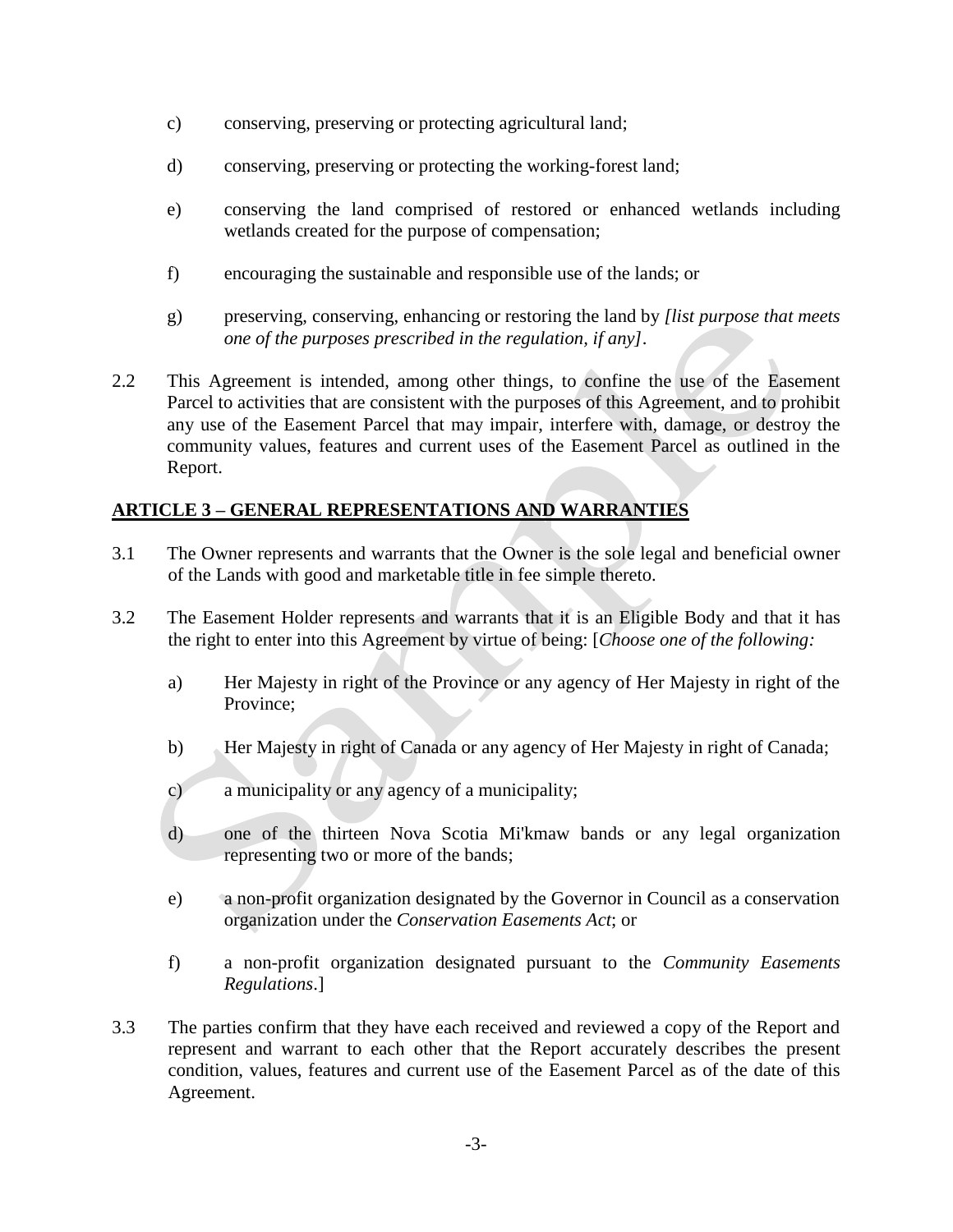- 3.4 The parties agree that the Report is intended to serve as an objective information base for monitoring compliance with this Agreement.
- 3.5 The Easement Holder represents and warrants that it has the capacity to monitor, enforce and remediate the Easement by virtue of [*provide information that demonstrates the capacity of the Easement Holder to do this].*

### **ARTICLE 4 - GRANT OF EASEMENT**

- 4.1 The Owner grants to the Easement Holder a community easement on, over, and across the Easement Parcel *[Choose: "in perpetuity" or state "for a term of (insert the number) years*"] for the purposes and intents set out in Article 2 of this Agreement and with the right to preserve, protect and ensure compliance with those purposes, including through:
	- a) monitoring and enforcing the Agreed Practices and the purposes and intents set out in this Agreement;
	- b) determining through inspection, testing, or otherwise, whether in its opinion the obligations of the Owner as stated in this Agreement are being complied with and the purposes of this Agreement are being achieved;
	- c) carrying out any conservation, preservation, protection, enhancement, remediation, restoration or rehabilitation of the values and features of the Easement Parcel as in the sole opinion of the Easement Holder are necessary or desirable and permitted under this Agreement;
	- d) passing and repassing over, across and upon the Easement Parcel on foot and with any vehicles, equipment and materials reasonably necessary to fulfill the Easement Holder responsibilities; and
	- e) generally doing all acts necessary or incidental to the exercise of the rights and privileges granted herein.
- 4.2 Further, the Owner grants to the Easement Holder a right of access to the Easement Parcel across the *[describe the access]* for the purposes set out in Paragraph 4.1 of this Agreement.
- 4.3 The rights granted herein to the Easement Holder extend to and may be exercised by the Easement Holder's directors, officers, employees, servants, agents and contractors, subject always to compliance with the provisions of this Agreement.
- 4.4 The Easement Holder may erect signage on the Easement Parcel setting out the existence of the Community Easement and may otherwise publicize its existence.
- 4.5 The Easement Holder will take reasonable measures to interfere as little as reasonably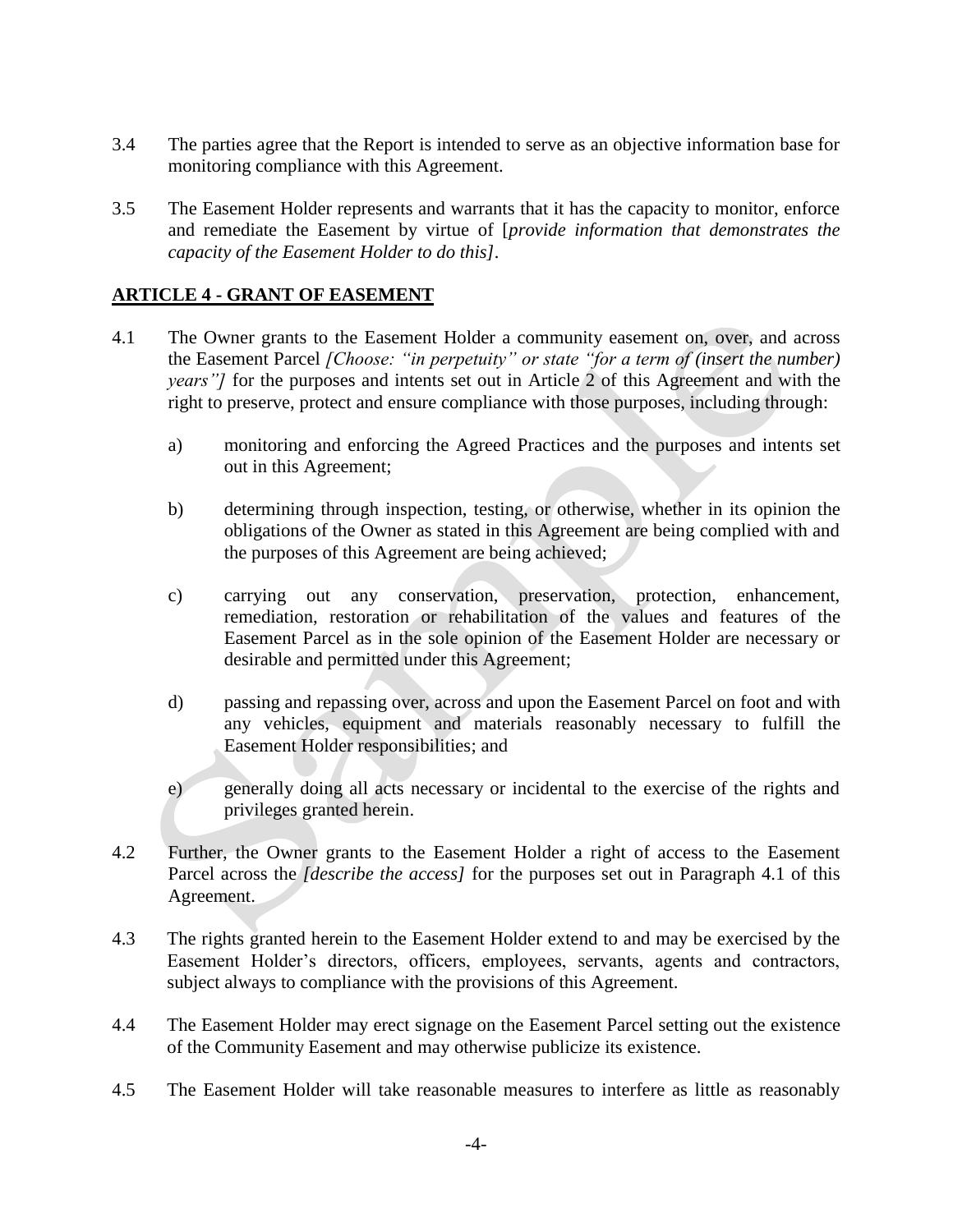possible with the use and enjoyment of the Easement Parcel by the Owner, provided the Owner's use and enjoyment are consistent with this Agreement.

- 4.6 Prior to entering the Easement Parcel, the Easement Holder will give the Owner at least twenty-four (24) hours written notice, unless, in the opinion of the Easement Holder, there is an emergency or other circumstance which precludes the giving of such notice.
- 4.7 The Owner covenants and agrees that the Easement Holder, upon observing and performing the terms and conditions of this Agreement, will and may peaceably hold and enjoy the rights and privileges granted by this Agreement without hindrance or interruption on the part of the Owner or any person or entity claiming by, through or under the Owner, subject to the provisions this Agreement.
- 4.8 The Owner reserves all of its rights as owner of the Lands, including the right to use and occupy the Easement Parcel in any way that is not restricted or prohibited by this Agreement, provided the use and occupancy is consistent with the Agreed Practices and purpose and intents of this Agreement.
- 4.9 Nothing contained in this Agreement should be construed as affording or permitting physical access to the general public to any portion of the Easement Parcel without the Owner's consent.
- 4.10 The parties agree that from the registration of this Agreement, the covenants and obligations contained in this Agreement will run with and be binding upon the Lands for the benefit of the Easement Holder and that this Agreement will be registered by the Easement Holder against title to the Lands in accordance with the provisions of the *Registry Act* or the *Land Registration Act*, whichever is applicable. The Easement Holder will, within thirty (30) days of the recording of this Agreement, forward a copy of it to the Minister of Natural Resources.

# **ARTICLE 5 - AGREED PRACTICES**

- 5.1 The Owner covenants that the Owner will observe and uphold the Agreed Practices on the Easement Parcel for the Term. In addition, the Owner will not knowingly permit any breach of the Agreed Practices by any person, firm, corporation or other entity whatsoever.
- 5.2 The Easement Holder may from time to time waive, vary or release any or all of the Agreed Practices by an amendment or modification made in accordance with Paragraph 12.15 of this Agreement, provided that any such waiver, variance or release is not inconsistent with the purposes and intents of this Agreement.

### **ARTICLE 6** - **OWNER'S RESPONSIBILITIES**

6.1 The Owner will, at the expense of the Owner, continue to care for and operate the Easement Parcel as would a careful and prudent owner and maintain the Easement Parcel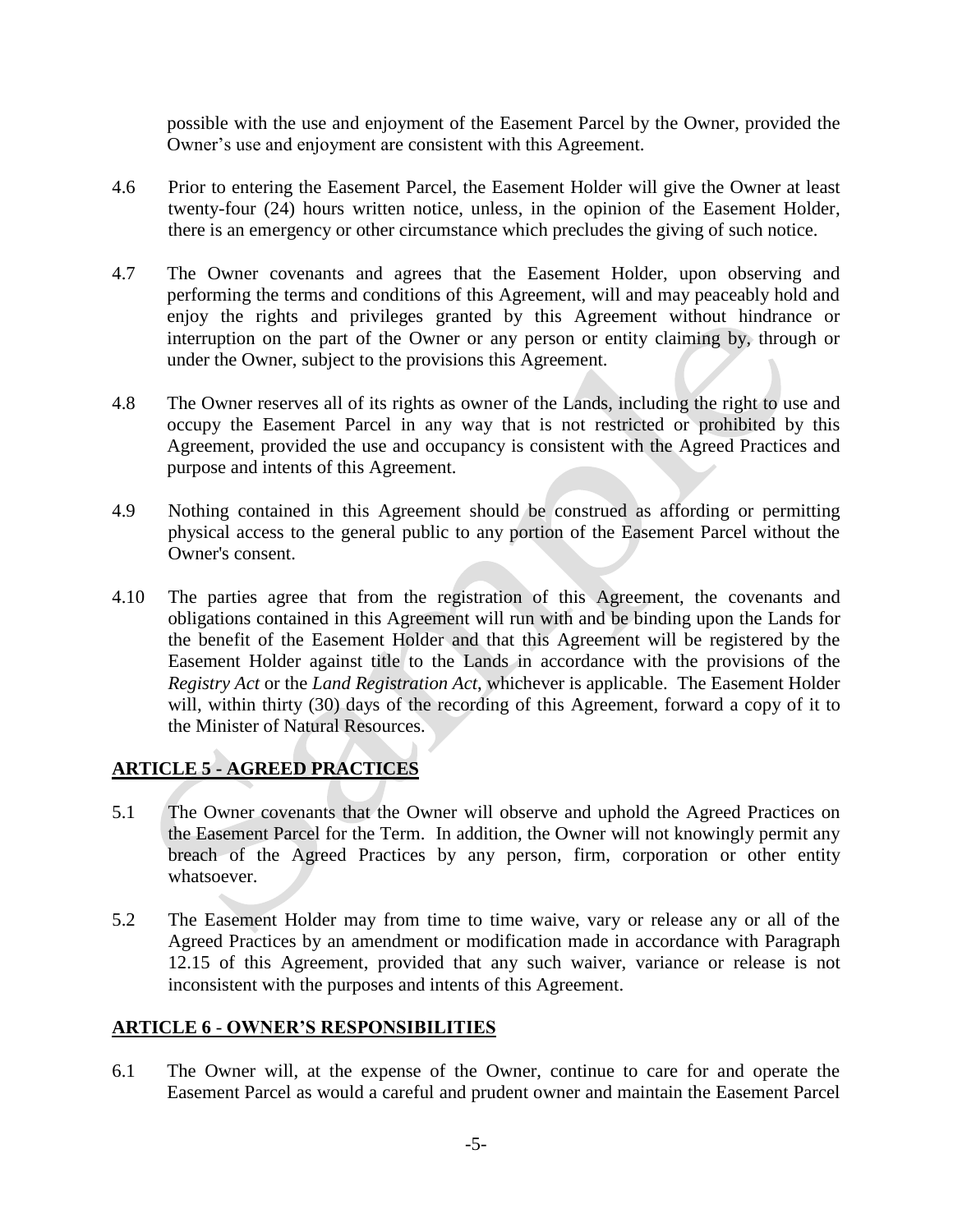in a manner consistent with this Agreement.

- *6*.2 The Owner will advise the Easement Holder, as soon is reasonably possible, of any damage to the Easement Parcel.
- 6.3 If the Owner learns of any use of the Easement Parcel inconsistent with this Agreement, a breach of the Agreed Practices, or the likelihood of a breach occurring, by any person, the Owner will notify the Easement Holder of any inconsistent use, the breach or anticipated breach, as soon as possible and will, where reasonable in the circumstances, take the steps necessary to prevent the use or the breach from occurring or continuing.
- 6.4 The Owner will retain all liabilities and responsibilities related to the ownership, operation, and maintenance of the Easement Parcel.
- 6.5 The Owner will:
	- a) keep the Lands free of any claims or liens; and
	- b) where required, pay municipal, provincial taxes, rates, assessments and fees, the non-payment of which may give rise to a lien or charge on the Lands.
- 6.6 The Owner has the right to use the Lands as collateral to secure the repayment of debt provided that the rights of the Easement Holder to enforce this Agreement will not be extinguished by any public or privately placed lien or foreclosure of any mortgage and the collateral is granted in accordance with Paragraph 12.3.
- 6.7 The Owner will carry and maintain adequate comprehensive general liability coverage in respect of the Easement Parcel, with the Easement Holder being a named additional insured thereunder and will provide the Easement Holder with evidence of such coverage on an annual basis.

## **ARTICLE 7 – EASEMENT HOLDER RESPONSIBILITIES**

- 7.1 The Easement Holder will:
	- a) retain the Report on file at its offices;
	- b) carry out any monitoring and enforcement on the Easement Parcel that may, in the opinion of the Easement Holder, be required to uphold the purposes and intent of this Agreement;
	- c) undertake any conservation, preservation, protection, enhancement, remediation, restoration or rehabilitation of the values, features and current use of the Easement Parcel permitted under this Agreement that are, in the sole opinion of the Easement Holder, necessary or desirable to uphold this Agreement's purposes and intents, unless the need for conservation, preservation, protection,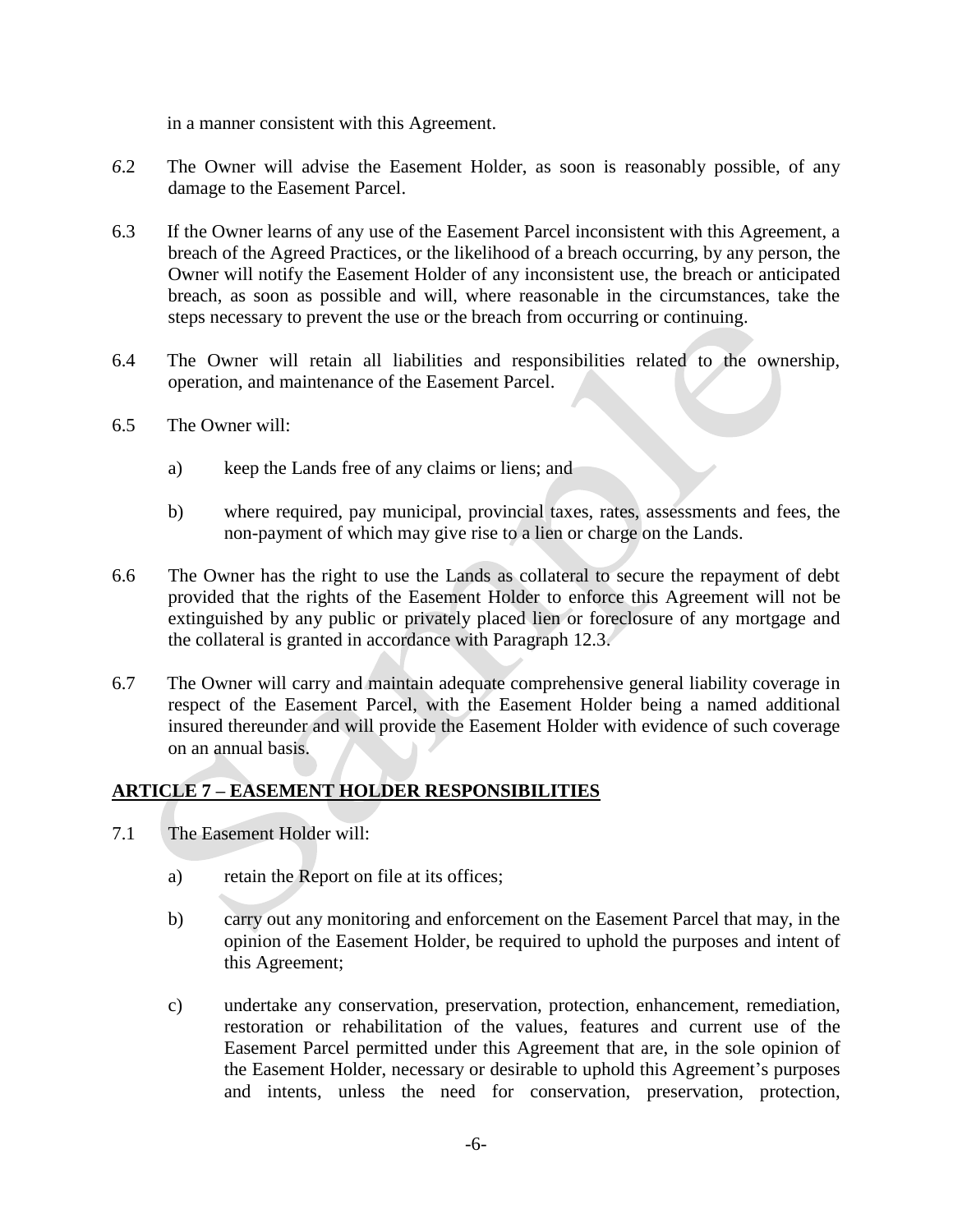enhancement, remediation, restoration or rehabilitation is the result of a breach of or default under this Agreement by the Owner, in which case the conservation, preservation, protection, enhancement, remediation, restoration or rehabilitation will be the responsibility of the Owner as provided for under Article 9 of this Agreement; and

- d) communicate to the Owner the results of monitoring, enforcement, conservation, preservation, protection, enhancement, remediation, restoration and rehabilitation conducted on the Easement Parcel.
- 7.2 The following conservation, preservation, protection, enhancement, remediation, restoration or rehabilitation measures may be undertaken by the Easement Holder: *[complete with allowable measures].*

# **ARTICLE 8 - DAMAGE BY THIRD PARTY**

- 8.1 In the event of damage to the Easement Parcel caused by a third party which occurs without the knowledge, authorization, or consent of the Owner, the Owner and the Easement Holder will work together to find a mutually agreeable manner in which to address the damage. In the event that damage to the Easement Parcel is caused by a third party with the knowledge, authorization or consent of the Owner, the Owner will be in breach of this Agreement for the purposes of Article 9 of this Agreement.
- 8.2 The Owner will apply proceeds of any private insurance policy, or any funds paid as compensation for damage to the Easement Parcel, to the remediation, restoration and rehabilitation of the Easement Parcel.
- 8.3 The Owner, at its option, and in consultation with the Easement Holder, may pursue the third party for recovery of damage or join in any legal action with the Easement Holder for recovery of damage. Any such damages will, to the extent that the same have not already been recovered through insurance or otherwise, be applied to the costs of the remediation, restoration or rehabilitation of the Easement Parcel.

## **ARTICLE 9 - DEFAULT**

- 9.1 In the event of a breach of or default under this Agreement by either the Owner or the Easement Holder, the other party may take any lawful action available for the recovery of damages, provided that the other party will first give notice of the breach or default to the party in breach or defaulting and provide sixty (60) days for that party to remedy the same or make arrangements satisfactory to the other party to do so.
- 9.2 In the event the breach or default is by the Owner and it is not feasible, in the opinion of the Easement Holder, to delay for the notice period required under Paragraph 9.1 because of the nature of the breach or default or other circumstances, no notice period is required and the Easement Holder will have the right to immediately enter the Easement Parcel and cure the default at the reasonable expense of the Owner.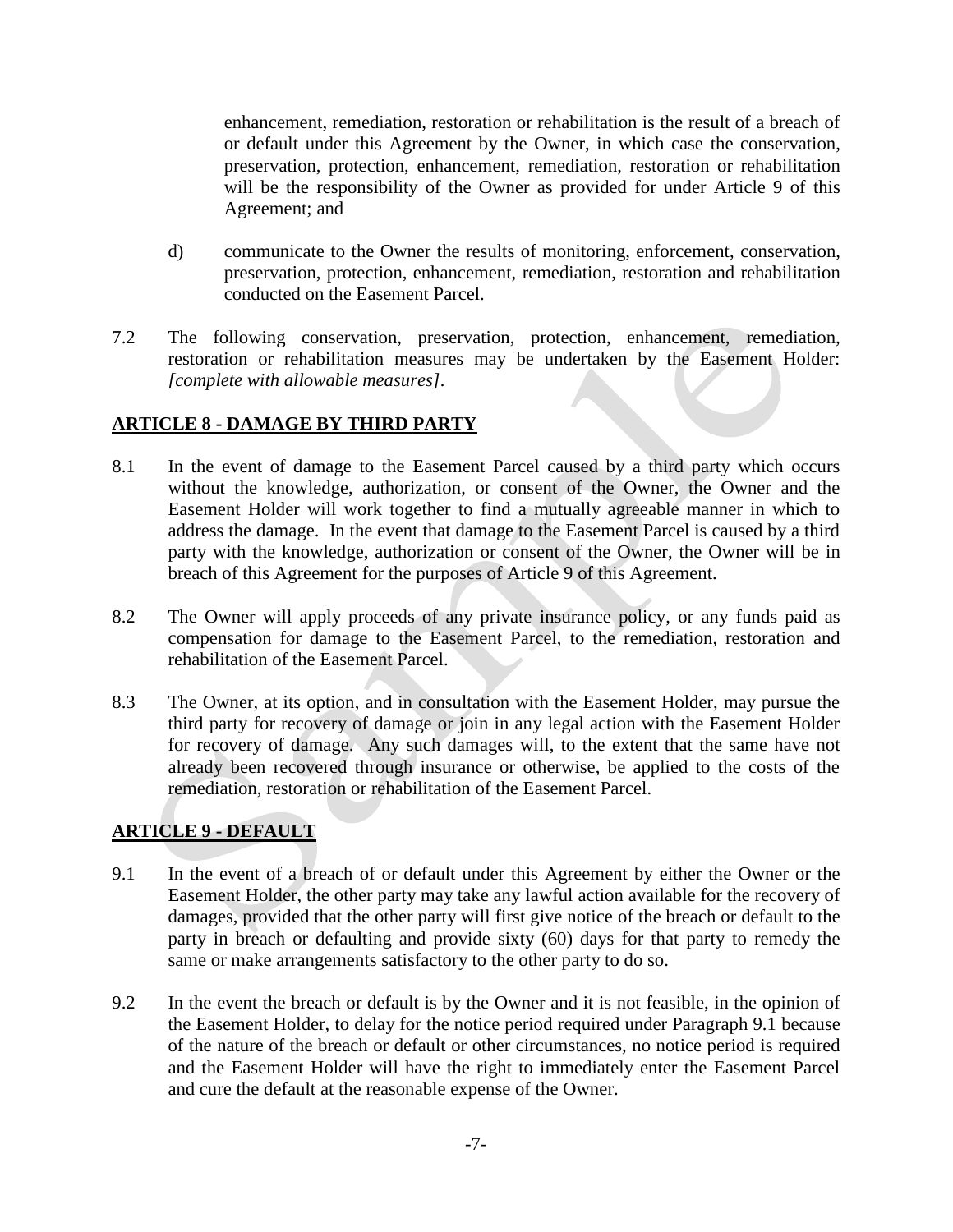- 9.3 If notice has been given by the Easement Holder to the Owner pursuant to Paragraph 9.1 and the default has not been cured within the period provided for therein, the Easement Holder may, in addition to its rights outlined in Paragraph 9.1, serve on the Owner a further notice setting out the particulars of the Easement Holder's estimated costs of remedying the default. The Owner will have ten (10) days from the delivery of such notice to remedy the default or make arrangements satisfactory to the Easement Holder for remedying the default, failing which the Easement Holder, by itself, its servants, agents or contractors, may enter upon the Easement Parcel and cure the default.
- 9.4 In the case of a breach of or default under the Agreement by the Owner that is not remedied by the Owner under Paragraph 9.1 or Paragraph 9.3, the Owner will reimburse the Easement Holder for the reasonable cost of remedying the breach or default, including, without limitation, any cost of remediation, restoration or rehabilitation undertaken by the Easement Holder, as well as any reasonable costs and expenses of enforcement, including court costs, reasonable legal fees on a solicitor-client basis, and disbursements, tax and any other payments ordered by a Court or other decision-maker chosen by mutual consent of the parties.
- 9.5 In the event that the values, features and current uses of the Lands are irreparably and permanently damaged by a breach of or default under this Agreement by the Owner, the parties agree that the Owner will pay compensation to the Easement Holder based upon the fair market value of the Easement Parcel.
- 9.6 Such costs and expenses incurred by or compensation owed to either the Owner or the Easement Holder under Article 9 of this Agreement will, until paid, be a debt owed by the defaulting party to the other party with interest as provided for in Paragraph 9.7.
- 9.7 Any amount payable by a party hereunder by reason of a breach of or default under this Agreement will bear interest from the date the amount became payable until the date of payment at a rate which is two (2) percentage points over the key interest rate from time to time set by the Bank of Canada or the maximum allowed by law, whichever is less.

## **ARTICLE 10** – **NOTICES**

10.1Any notice (which term in this Article 10 includes any request or waiver) provided or given under this Agreement will be sufficiently delivered by either party if in writing and delivered by hand, sent by facsimile or other means of electronic communication or mailed by prepaid registered post

if to the Easement Holder as follows:

| Address: | [Complete] |
|----------|------------|
| Tel:     |            |
| Fax:     |            |
| Email:   |            |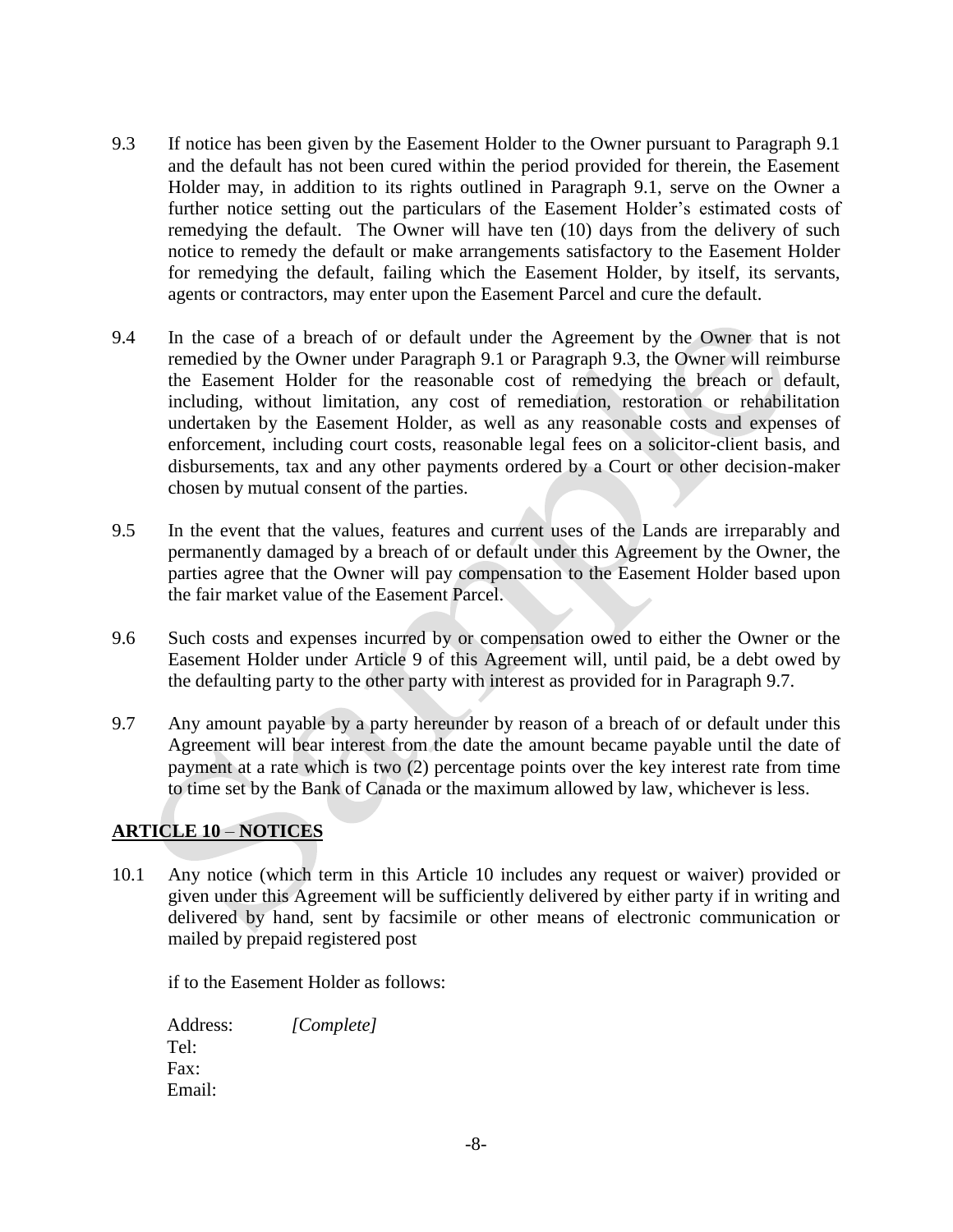Attention:

and if to the Owner as follows:

Address: *[Complete]* Tel: Fax: Email: Attention:

- 10.2 Any notice delivered by hand or forwarded by facsimile or other means of communication will be deemed to have been given on the next business day following the day of delivery or forwarding and any notice mailed will be deemed to have been given on the fourth business day following the day of mailing.
- 10.3 Either party may, in any manner aforesaid, give notice to the other party of any change in the address or facsimile number thereof and thereafter the new address or facsimile number will be the address of such party for the purpose of giving notice hereunder.

### **ARTICLE 11 - LIABILITY LIMITATIONS, FORCE MAJEURE, AND INDEMNITY**

- 11.1 Neither the Owner nor the Easement Holder will be liable to the other for any damage to or change in the Easement Parcel resulting from causes beyond the control of such party including, but not limited to, fire, flood, storm, earth movement, trespass, insect plague or disease.
- 11.2 The Owner will indemnify and save harmless the Easement Holder, its directors, officers, employees, servants, agents and contractors from and against any and all actions, causes of actions, suits, claims, costs, demands, or other proceedings of any kind by or on behalf of any person, firm, corporation or other entity whatsoever arising out of or occasioned by any act or omission, negligent or otherwise, in the operation, maintenance or use of the Easement Parcel by the Owner or the Owner's guests, invitees, servants, agents, employees, contractors, licensees, lessees, or anyone for whom the Owner is in law responsible.
- 11.3 The Easement Holder will indemnify and save harmless the Owner, its directors, officers, employees, contractors, servants and agents from and against all actions, causes of actions, suits, claims, demands, or other proceedings of any kind by or on behalf of any person, firm, corporation or other entity whatsoever arising out of any negligent act by the Easement Holder or the Easement Holder's guests, invitees, servants, agents, employees, contractors, or anyone for whom the Easement Holder is in law responsible.

### **ARTICLE 12** - **MISCELLANEOUS PROVISIONS**

12.1 **Assignment**. The Easement Holder may assign this Agreement to any Eligible Body with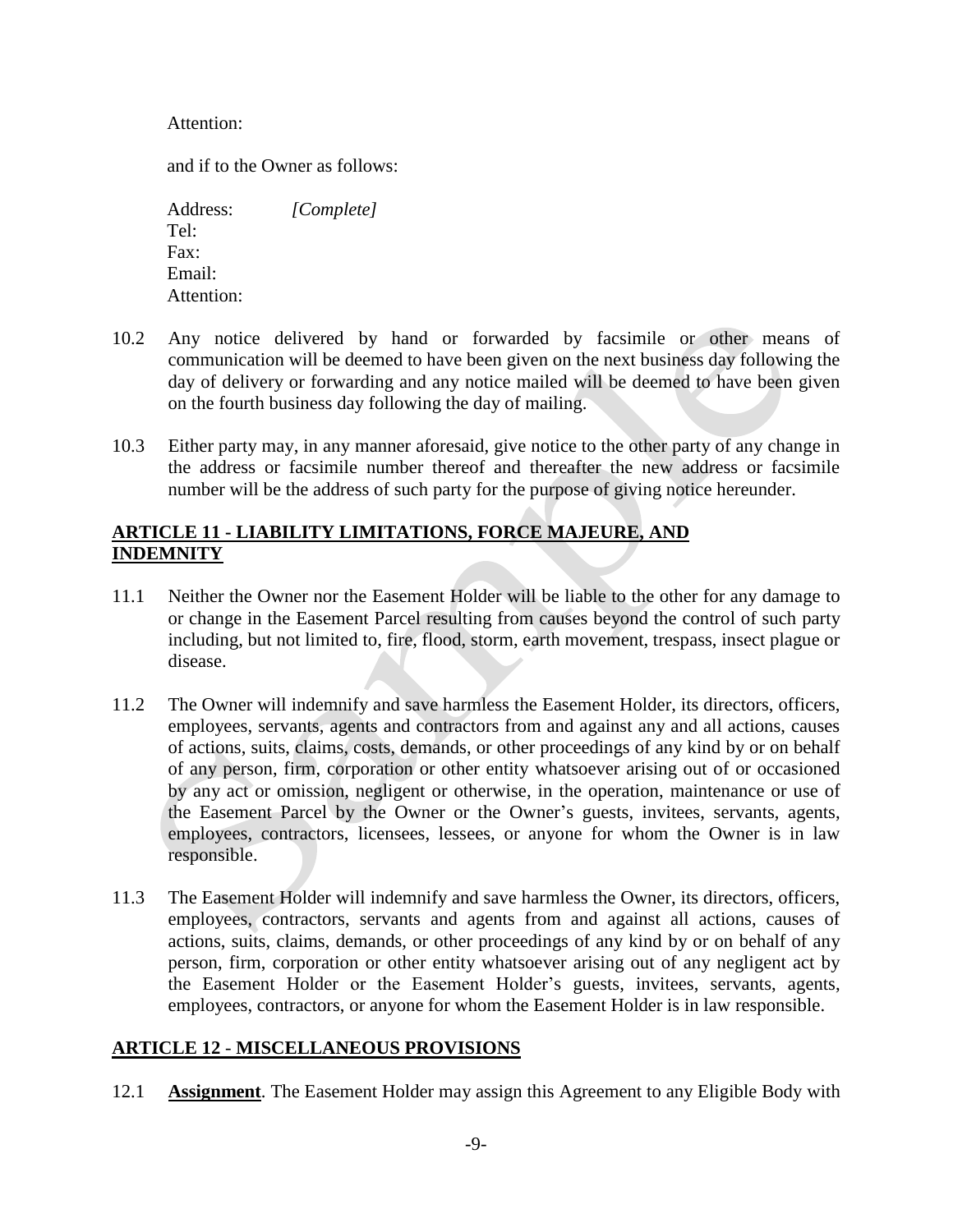objects the same as or similar to those of the Easement Holder. The Easement Holder will give notice to the Owner of any assignment of the interest of the Easement Holder under this Agreement. Any such notice will include the name and address of the assignee and will be given at least ten (10) days prior to the effective date of the assignment. The Easement Holder will record the assignment with the Registry of Deeds or the Land Administration Office and forward a copy to the Minister of Natural Resources within thirty (30) days of recording.

- 12.2 **Notice of change of interest**. The Owner will give notice to the Easement Holder of any change in the ownership of or interest in the Lands. Any such notice will include the name and address of the new owner or interest holder and will be given at least ten (10) days prior to the change of ownership or interest.
- 12.3 **Priority of interest of the Easement Holder**. The Owner will not transfer, or permit any mortgagee to transfer, any ownership interest in the Lands without requiring the transferee to acknowledge in writing (addressed and delivered to the Easement Holder) the priority of this Agreement and the interest of the Easement Holder thereunder, and will not grant any mortgage, lease, license or other interest respecting the Lands, or any part thereof, without such grant being made expressly subject to this Agreement.
- 12.4 **Failure to exercise or enforce rights**. No failure by the Easement Holder to require performance by the Owner of any provision of this Agreement will affect the right of the Easement Holder thereafter to enforce such obligation and no failure by the Owner to exercise any of the Owner's rights or obligations hereunder will be taken as a waiver of such rights in the future.
- 12.5 **Time of the essence**. Time will be of the essence in this Agreement and will be deemed to remain so notwithstanding any extension of any time limit.
- 12.6 **Severability**. All provisions of this Agreement will be severable and should any be declared invalid or unenforceable, in whole or in part, the validity and enforceability of the remaining provisions will remain valid and enforceable.
- 12.7 **Costs**. Save as provided in this Agreement or ordered by any court or tribunal, each party will be responsible for its own legal fees and related expenses arising from the negotiation and implementation of this Agreement.
- 12.8 **Entire Agreement**. This Agreement embodies the entire Agreement of the parties with regard to the matters dealt with this Agreement, and no understandings or agreements, verbal, collateral, or otherwise, exist between the parties except as expressly set out in this Agreement.
- 12.09 **Headings**. The headings in the body of this Agreement form no part of the Agreement but will be deemed to be inserted for convenience of reference only.
- 12.10 **Gender and number**. This Agreement will be read with such changes of gender and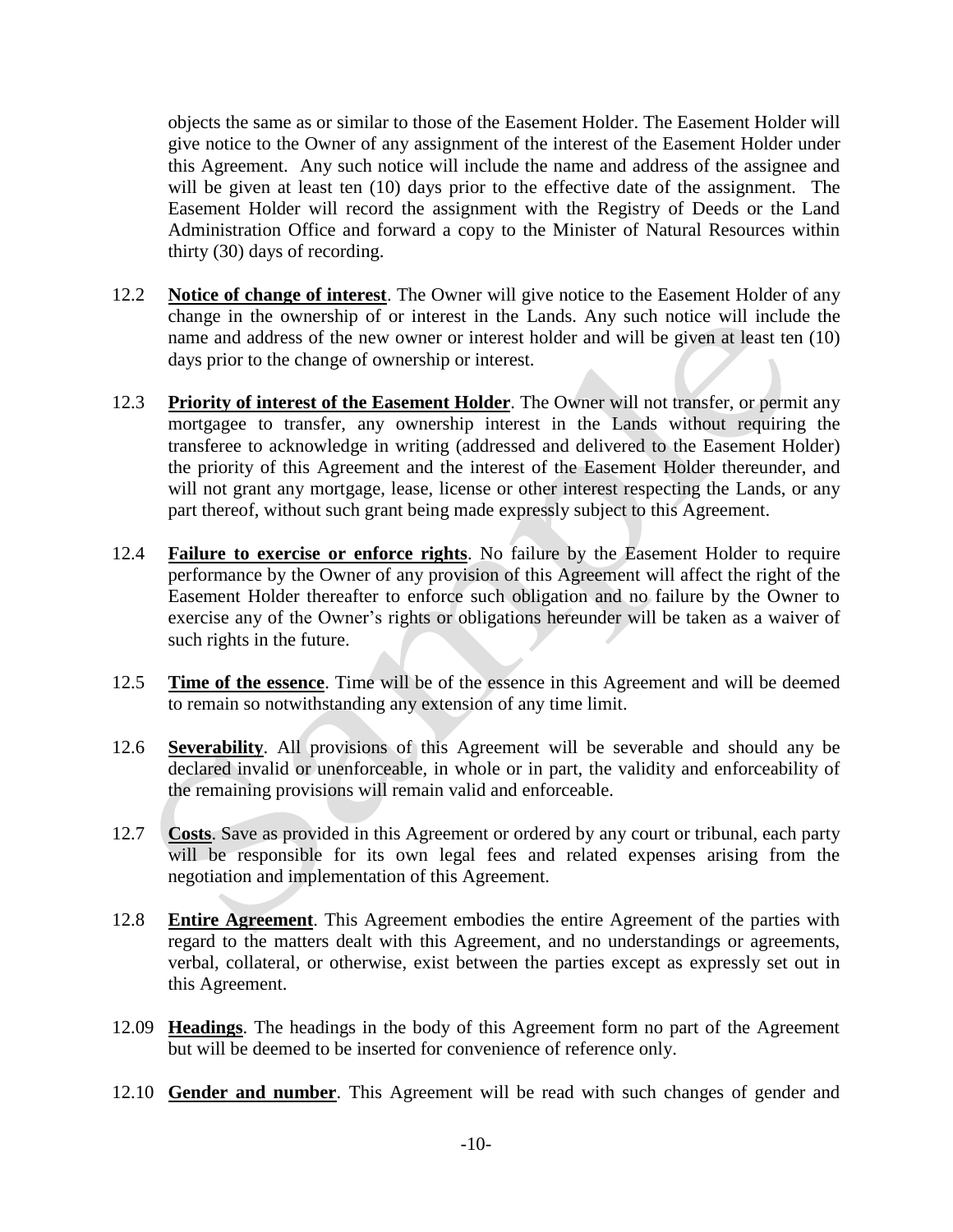number as the context requires. Any reference to a person will be deemed to include a corporation, partnership or trust.

- 12.11 **Applicable law**. This Agreement will be interpreted and enforced according to the laws of Nova Scotia and the laws of Canada and any disputes will be resolved exclusively in the courts of Nova Scotia.
- 12.12 **Further assurances**. Each party at the request of the other party will execute and deliver such assurances and do such other acts as may be reasonably required or desirable to give full effect to the provisions and intent of this Agreement.
- 12.13 **Joint and several**. Whenever the Owner should be comprised of more than one person the obligations of this Agreement will be joint and several.
- 12.14 **Enurement**. This Agreement is of the same force and effect to all intents and purposes as a covenant running with the Lands and it extends to and binds and enures to the benefit of the parties hereto and their respective successors, assigns, successors in title and in interest to Lands, as the case may be.
- 12.15 **Amendments**. No amendment or modification of this Agreement is effective unless it is in writing, executed, and delivered by both parties and recorded under the *Registry Act* or the *Land Registration Act*, whichever is applicable. This Agreement will not be changed, modified or discharged orally. The Easement Holder will forward a copy of the amendment or modification to the Minister of Natural Resources within thirty (30) days of recording.
- 12.16 **No Joint Venture, Partnership or Agency**. Nothing contained herein will be construed as creating any joint venture, partnership, agency or joint and several liability between the parties.
- 12.17 **Counterparts**. This Agreement may be executed in one or more counterparts, each of which, when executed, will be deemed to be an original and all of which taken together will constitute one and the same agreement.

[The remainder of this page is left intentionally blank]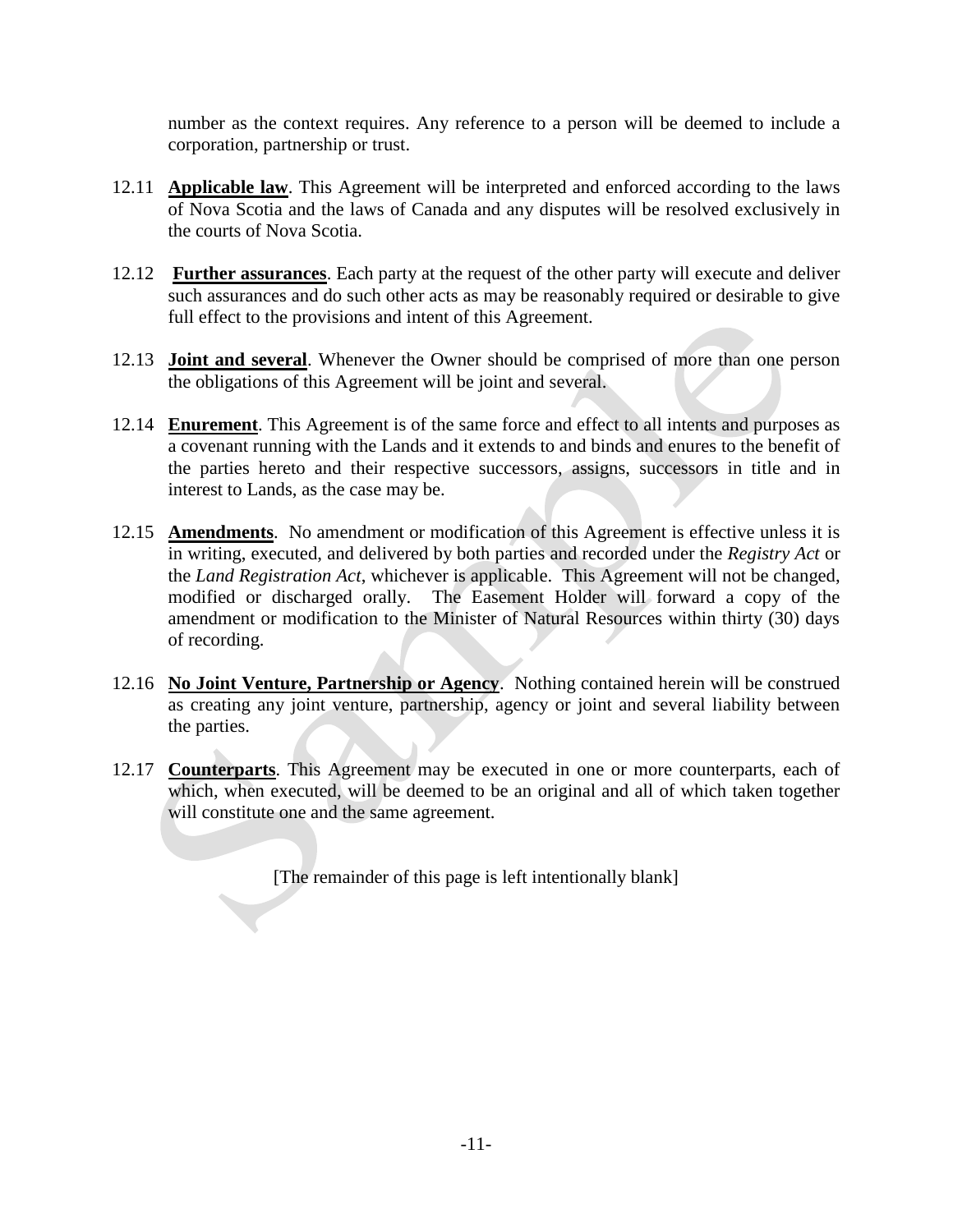IN WITNESS WHEREOF the parties hereto have executed this Agreement.

SIGNED, SEALED AND DELIVERED in the presence of:

| Witness | Name: [Owner]                           |                                          |  |
|---------|-----------------------------------------|------------------------------------------|--|
|         |                                         | (Seal)                                   |  |
|         |                                         |                                          |  |
|         | Per:                                    |                                          |  |
| Witness | Name:                                   | (Seal)                                   |  |
|         | [Signing Authority for Easement Holder] |                                          |  |
|         | Per:                                    |                                          |  |
| Witness | Name:                                   | (Seal)                                   |  |
|         | <b>Service</b>                          | [Signing Authority for Easement Holder]) |  |

[*Execute and attach the appropriate Certificates of Execution and Affidavits as required.*]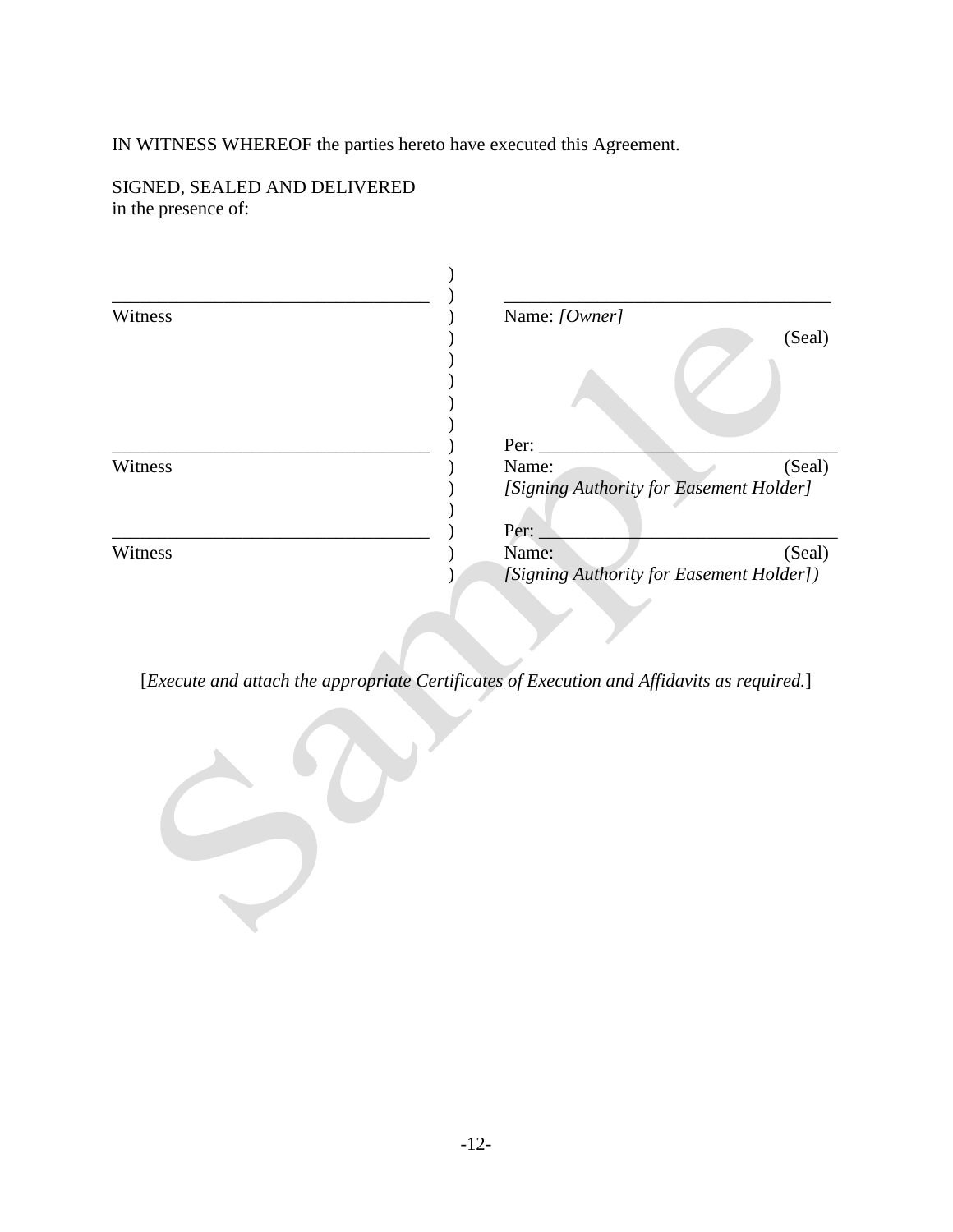## **SCHEDULE "A"**

Attached to and forming part of the Agreement between Owner and Easement Holder made as of the  $\rule{1em}{0.15mm} \nightharpoonup$  day of  $\rule{1em}{0.15mm}$  . 20  $\rule{1em}{0.15mm}$ .

# **LEGAL DESCRIPTION OF THE LANDS**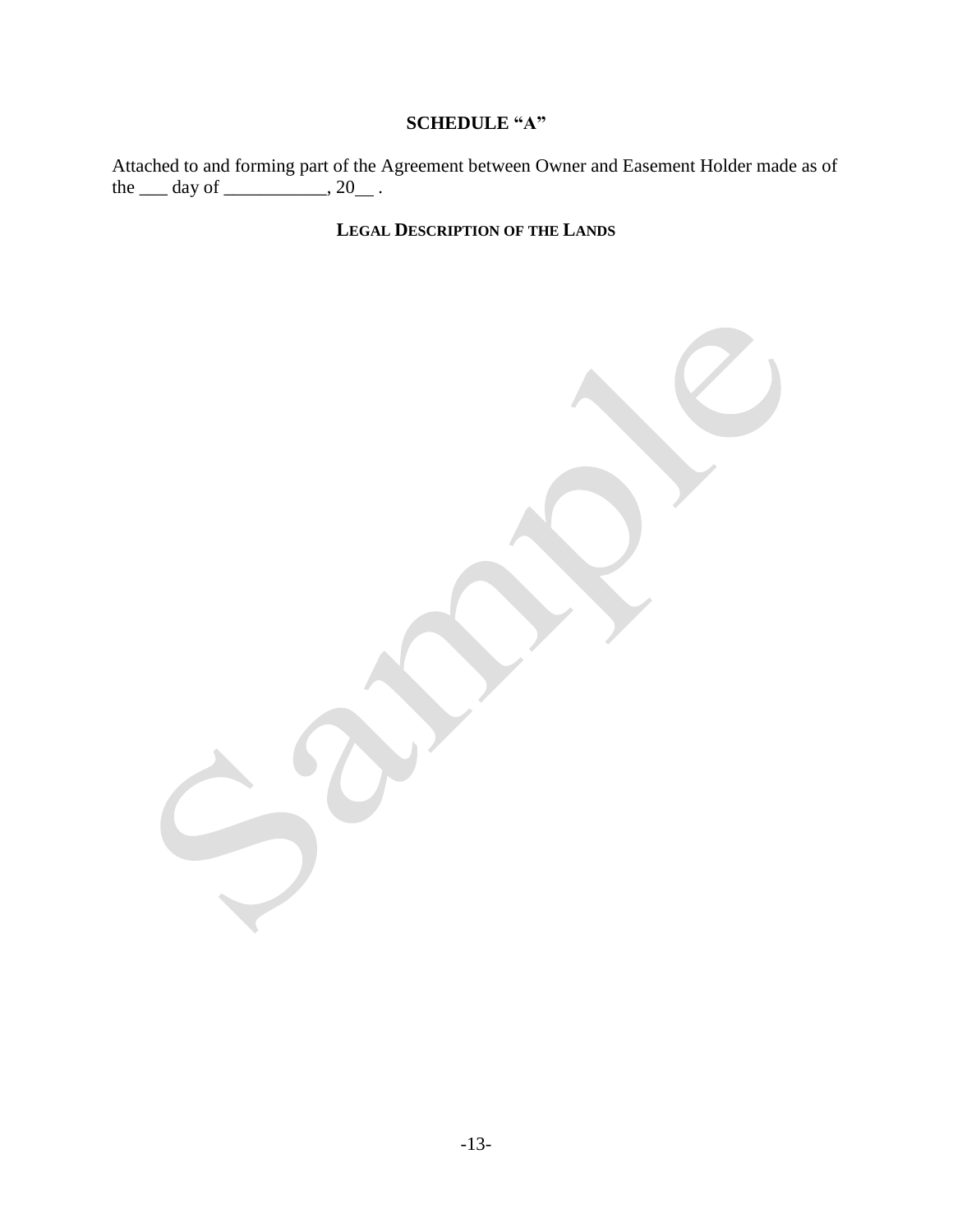## **SCHEDULE "B"**

Attached to and forming part of the Agreement between Owner and Easement Holder made as of the  $\rule{1em}{0.15mm}$  day of  $\rule{1em}{0.15mm}$ , 20 $\rule{1em}{0.15mm}$ .

# **PLAN OR SKETCH OF THE LANDS**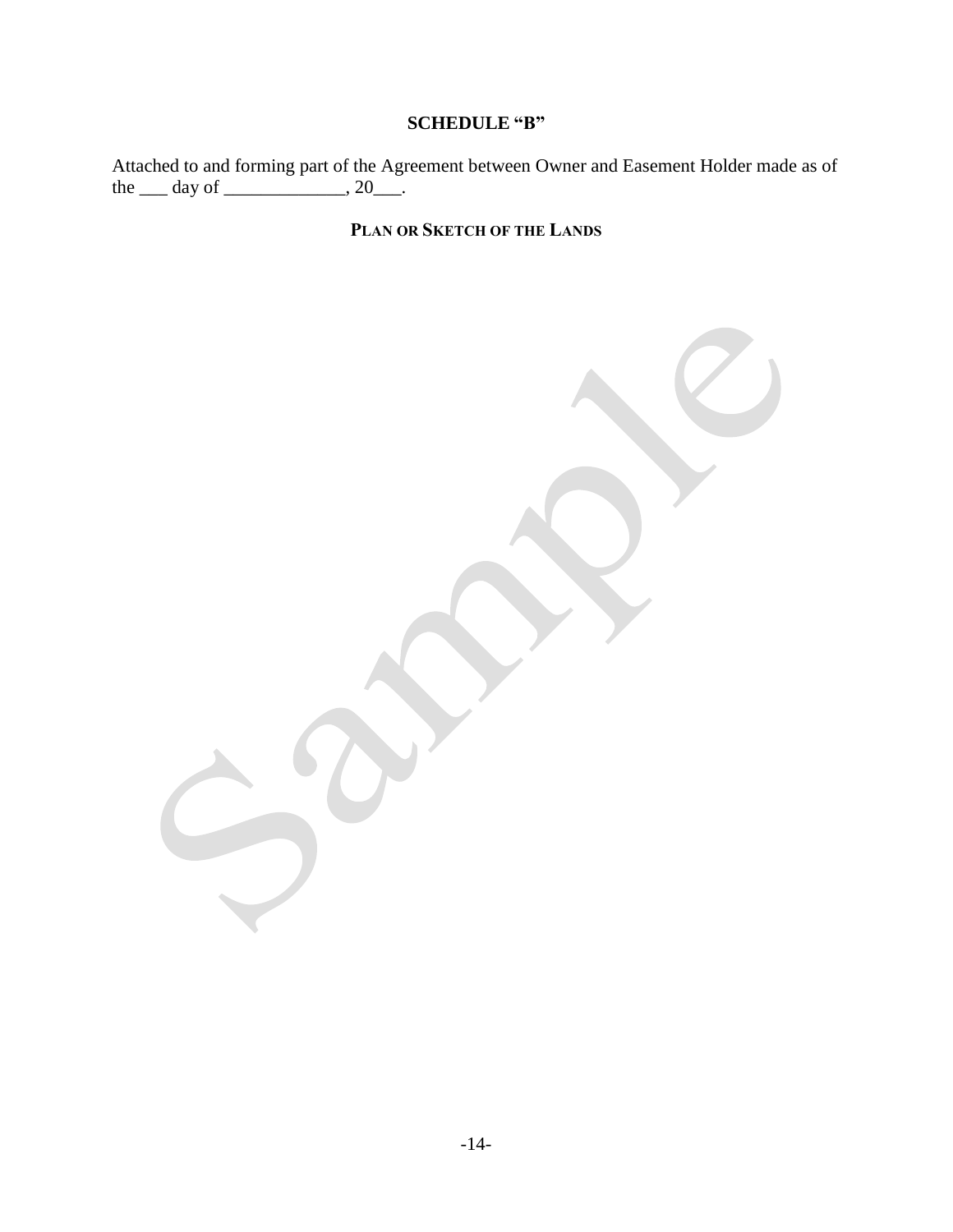# **SCHEDULE "C"**

Attached to and forming part of the Agreement between Owner and The Easement Holder made as of the  $\_\_\_\_\$  day of  $\_\_\_\_\_\_\$ .

**PLAN, SKETCH OR DRAWING OF THE EASEMENT PARCEL**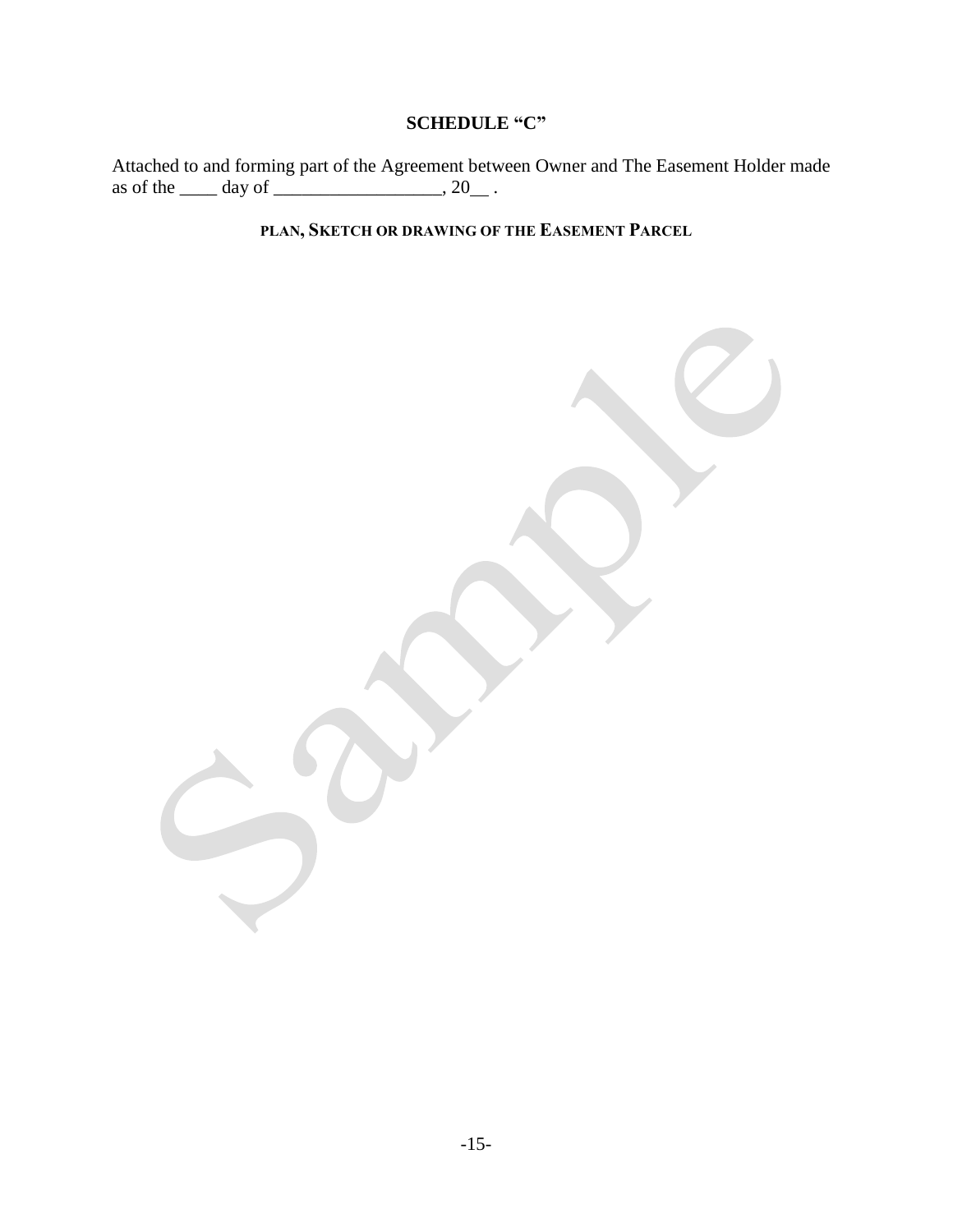# **SCHEDULE "D"**

Attached to and forming part of the Agreement between Owner and The Easement Holder made as of the  $\rule{1em}{0.15mm}$  day of  $\rule{1em}{0.15mm}$ , 20 $\rule{1em}{0.15mm}$ .

**LEGAL DESCRIPTION OF THE EASEMENT PARCEL**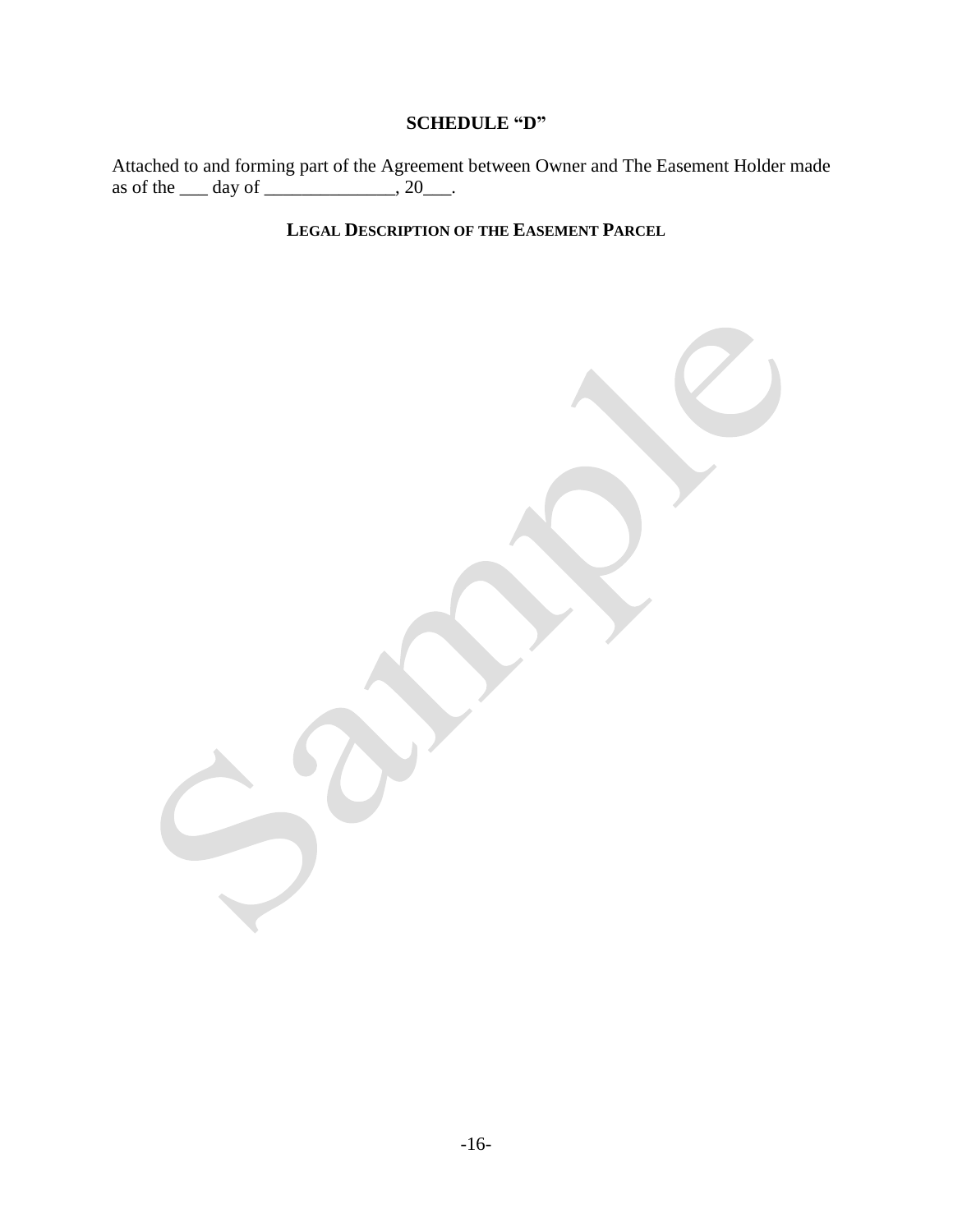#### **SCHEDULE "E"**

Attached to and forming part of the Agreement between Owner and Easement Holder made as of the  $\rule{1em}{0.15mm}$  day of  $\rule{1em}{0.15mm}$ , 20  $\rule{1em}{0.15mm}$ .

#### **AGREED PRACTICES**

*(This section is to be tailored to the specific values and features and current uses of the Easement Parcel and the needs of the Owner.)*

#### **PROHIBITED PRACTICES**

*(List activities or uses of the Easement Parcel that are prohibited.)*

#### **RESTRICTED PRACTICES**

*(List activities or uses of the Easement Parcel that are restricted.)* 

#### **PERMITTED PRACTICES**

*(List activities or uses of the Easement Parcel consistent with the purpose of this Agreement that do not adversely affect the values, features and current uses of the Easement Parcel and are permitted.)*